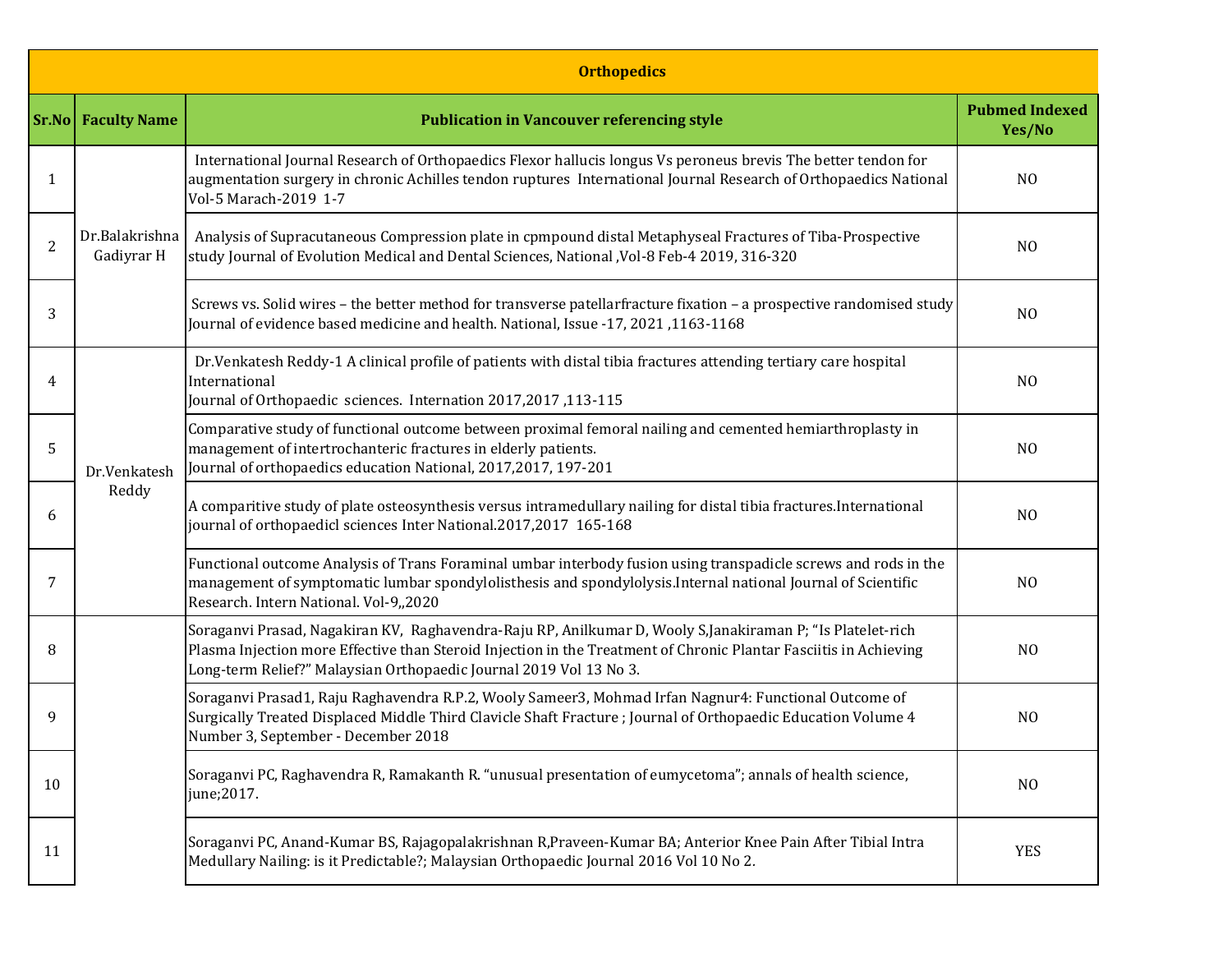|    | <b>Sr.No</b> Faculty Name | <b>Publication in Vancouver referencing style</b>                                                                                                                                                                                                                                                    | <b>Pubmed Indexed</b><br>Yes/No |
|----|---------------------------|------------------------------------------------------------------------------------------------------------------------------------------------------------------------------------------------------------------------------------------------------------------------------------------------------|---------------------------------|
| 12 |                           | C.S.Prasad, N.B.S. Gowda, R. Ramakanth, A.S.Gawaskar ; effectiveness of platelet rich plasma injection compared<br>with steroid injection in treatment of lateral epicondylitis; the bone and joint, orthopaedic procedings; june 17,<br>2016                                                        | N <sub>O</sub>                  |
| 13 | Dr. Prasad S              | Nagakiran K, Nambiar Sudeep, Soraganvi Prasad, Wooly Sameer, Gadiyar H.B; Flexor hallucis longus vs. peroneus<br>brevis: the better tendon for augmentation surgery in chronic achilles tendon ruptures. International Journal of<br>Research in Orthopaedics, 2019.                                 | N <sub>O</sub>                  |
| 14 |                           | K.V Nagakiran, Soraganvi Prasad, Bharadwaj, N Sudeep, B, Gadiyar. ANALYSIS OF SUPRACUTANEOUS LOCKING<br>COMPRESSION PLATE IN COMPOUND DISTAL METAPHYSEAL FRACTURES OF TIBIA- A PROSPECTIVE STUDY.<br>Journal of Evolution of Medical and Dental Sciences.2019; 8.316-320.                            | N <sub>O</sub>                  |
| 15 |                           | K.V. Nagakiran, SoraganviPrasad, Bharadwaj, Sudeep, Gadiyar. ANALYSIS OF SUPRACUTANEOUS LOCKING COMPRE                                                                                                                                                                                               | N <sub>O</sub>                  |
| 16 |                           | . R.P. Raghavendra Raju1, Prasad Soraganvi2, Avvaru Jyosthna3, S. Sharath Kumar4, Somesh Manjunath; Efficacy of<br>two Versus three Drug Regimen in Induction of Remission in Early Active Rheumatoid Arthritis: A Comparative<br>Study. Journal of orthopaedic education 2019; Jan-Apr; Vol 5(1)    | N <sub>O</sub>                  |
| 17 |                           | Kumar BS, Soraganvi P, Satyarup D; treatment of middle third humerus shaft fracture with anteromedial plate<br>osteosynthesis through an anterolateral approach; Malaysian Orthopedic Journal; 2016 Vol 10 N0 1. (pubmed<br>indexed)                                                                 | <b>YES</b>                      |
| 18 |                           | Ramakanth Rajagopalakrishnan, Prasad Soraganvi, Balaji Douraiswami, P. Velmurugesan, S. Muthukumar. ; Is<br>articular cartilage reconstruction feasible in OTA-C2,C3 comunited patellar fractures? - a prospective study of<br>methodical reduction and fixation. 10.1016/j.jajs.2016.06.001         | N <sub>O</sub>                  |
| 19 |                           | Nagakiran K.V, Soraganvi P, Uma M.A, Sudeep P.M, Bharadwaj MSC. An analysis of functional outcome following<br>tendon augmentation surgeries in patients presenting with steroid-induced tendo achilles rupture and spontaneous<br>tendo achilles ruptures. Indian J Orthop Surg. 2018;4(4):394-401. | No                              |
| 20 |                           | Nagakiran KV, Soraganvi P, Bharadwaj MSC, et al. Analysis of supracutaneous locking compression<br>plate in compound distal metaphyseal fractures of tibia- a prospective study. J. Evolution Med. Dent. Sci.<br>2019;8(05):316-320, DOI: 10.14260/jemds/2019/68                                     | No                              |
| 21 | Dr Nagakiran F            | Nagakiran KV, Nambiar SM, Soraganvi P, Wooly S, Gadiyar HB. Flexor hallucis longus vs. peroneus brevis: the better<br>tendon for augmentation surgery in chronic achilles tendon ruptures. Int J Res Orthop 2019;5:264-70.                                                                           | No                              |
| 22 |                           | Chandru V, Nagakiran K V, Chandrappa A, Patel I. Clinical, MRI findings and arthroscopic correlation of the meniscal<br>injuries of the knee. Indian J Orthop Surg. 2018;4(4):390-393.                                                                                                               | No                              |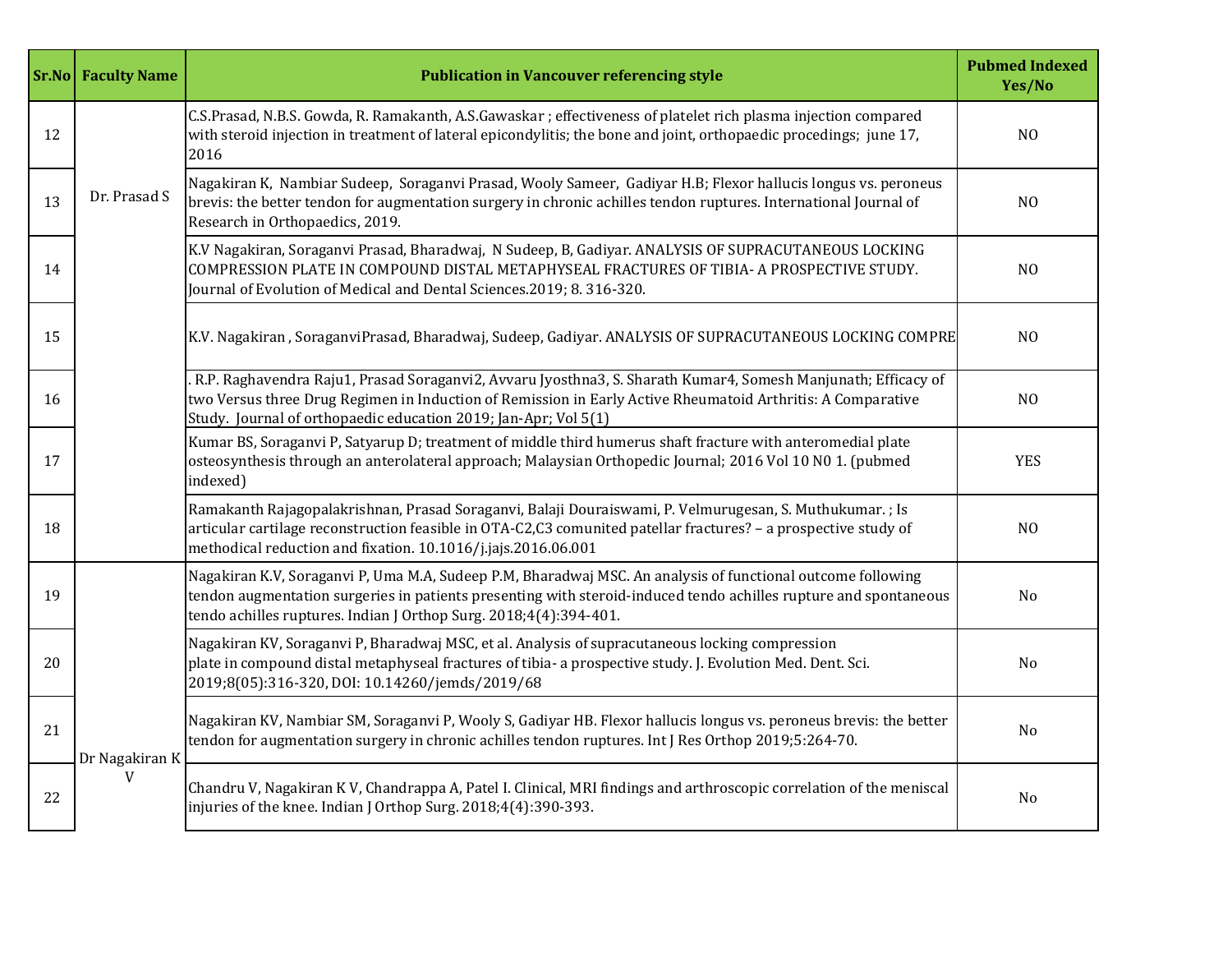|    | <b>Sr.No</b> Faculty Name          | <b>Publication in Vancouver referencing style</b>                                                                                                                                                                                                                                                                                                                |                |
|----|------------------------------------|------------------------------------------------------------------------------------------------------------------------------------------------------------------------------------------------------------------------------------------------------------------------------------------------------------------------------------------------------------------|----------------|
| 23 | Dr.Sudeep<br>Madhukar<br>Nambiar 1 | Soraganvi P, Nagakiran KV, Raghavendra-Raju RP, Anilkumar D, Wooly S, Basti BD, Janakiraman P. Is Platelet-rich<br>Plasma Injection more Effective than Steroid Injection in the Treatment of Chronic Plantar Fasciitis in Achieving<br>Long-term Relief? Malays Orthop J. 2019 Nov;13(3):8-14. doi: 10.5704/MOJ.1911.002. PMID: 31890104; PMCID:<br>PMC6915312. | <b>Yes</b>     |
| 24 |                                    | Nagakiran KV, Wooly S, Soraganvi P, et al. Screws vs. solid wires: The better method for transverse patellar fracture<br>fixation - a prospective randomised study. J Evid Based Med Healthc 2021;8(17):1163-1168. DOI:<br>10.18410/jebmh/2021/224                                                                                                               | No             |
| 25 |                                    | Total Hip replacement the ideal joint for failed osteosynthesis of hip fractures. International Journal of Orthopaedics<br>Sciences, Nationa, Vol-3,2017, 667.672                                                                                                                                                                                                | N <sub>0</sub> |
| 26 |                                    | Functional outcome of primary flap coverage and bony fixation of severe open fractures A prospective observational<br>study.National journal of clinical Orthopaedics, National, vo0-2,2017, 34-38                                                                                                                                                               | N <sub>0</sub> |
| 27 |                                    | Flexor hallucis longus Vs peroneus brevis The better tendon for augmentation surgery in chronic Achilles tendon<br>ruptures. International Journal Research of Orthopaedics, International Journal Research of Orthopaedics, Vol-<br>5, March-April-2019 1--7                                                                                                    | N <sub>0</sub> |
| 28 |                                    | An Analysis of functional outcome following tendon aygmentation surgeries in patients presenting with steroid<br>induced tendo Achilles rupture and spontaneous tendo achiles ruptures. Journal of Evolution Medical and Dental<br>Sciences, National, Vol-4, Oct-Dec-2018, 394-401                                                                              | N <sub>O</sub> |
| 29 |                                    | Screws vs. Solid wires - the better method for transverse patellarfracture fixation - a prospective randomised<br>study, Journal of evidence based medicine and health, National Issue-17,2021                                                                                                                                                                   | N <sub>O</sub> |
| 30 |                                    | THE EFFICACY OF PLATELET RICH PLASMA INJECTIONS WITH STEROID INJECTIONS IN TREATMENT OF<br>LATERAL EPICONDYLITIS .National Journal of Clinical orthopaedics, National Vol-5, Issue 2 Part A, 2021                                                                                                                                                                | N <sub>0</sub> |
| 31 |                                    | Dr. Channabasava Patil and Dr. Chandrakanth PN ShettyOur Experience with Operative Treatment of intraarticular<br>calcaneal fractures with calcaneal plates<br>DOI: http://dx.doi.org/10.22271/ortho.2016.v2.i4f.60                                                                                                                                              | N <sub>0</sub> |
| 32 |                                    | Dr. Channabasava Patil and Dr. Srinivas Pandurangiah Primary interlocking nailing of open fractures of the<br>tibial shaft at a tertiary care hospital DOI: https://doi.org/10.33545/orthor.2019.v3.i3b.164                                                                                                                                                      | N <sub>0</sub> |
| 33 |                                    | Dr. Channabasava Patil and Dr. Srinivas Pandurangiah Clinical profile of patients with open fractures of the<br>tibia DOI: https://doi.org/10.33545/orthor.2019.v3.i3b.163                                                                                                                                                                                       | N <sub>O</sub> |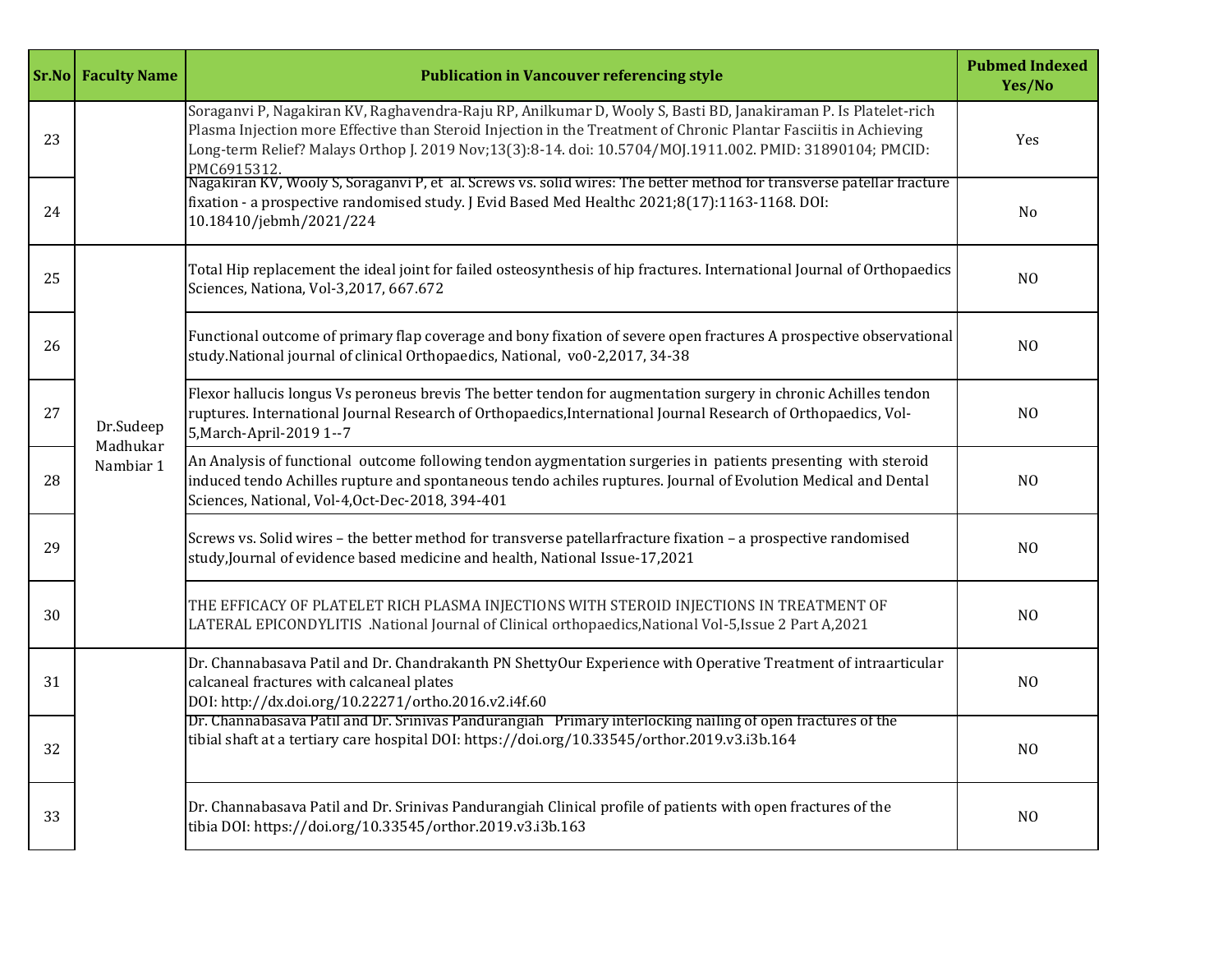|    | <b>Sr.No Faculty Name</b>    | <b>Publication in Vancouver referencing style</b>                                                                                                                                                                                                                             |                |
|----|------------------------------|-------------------------------------------------------------------------------------------------------------------------------------------------------------------------------------------------------------------------------------------------------------------------------|----------------|
| 34 |                              | Sarika S Naik1, Channabasava Patil2, Chaitra Venkategowda3, Narasimha Reddy4 A Comparative Study of<br>Dexmedetomidine and Fentanyl<br>as Adjuvants with Bupivacaine in Adductor Canal Block<br>Regional Anesthesia in Total Knee Replacement Surgery                         | <b>YES</b>     |
| 35 | Dr.<br>Channabasava<br>Patil | Dr. Channabasava Patil and Dr. P Rama Krishna Surgical management of Spondylolisthesis by pedicular<br>screw rod system and postero-lateral fusion DOI: http://dx.doi.org/10.22271/ortho.2016.v2.i4f.59                                                                       | N <sub>0</sub> |
| 36 |                              | Dr. Channabasava Patil Surgical management of distal humeral fractures in<br>adults DOI: http://dx.doi.org/10.22271/ortho.2016.v2.i4f.58                                                                                                                                      | N <sub>0</sub> |
| 37 |                              | Dr. Channabasava Patil, Dr. Chandrakanth PN Shetty Clinical study of the management of proximal humeral<br>fractures with the use of the locking compression plate DOI: http://dx.doi.org/10.22271/ortho.2016.v2.i4f.61                                                       | N <sub>0</sub> |
| 38 |                              | DIAPHYSEAL FRACTURES OF FEMUR AND TIBIA N CHILDREN: IN CLINICAL PROFILE INTERNATIONAL JOURNAL<br>OF ORTHOPAEDICS SCIENCES                                                                                                                                                     | N <sub>0</sub> |
| 39 |                              | STUDY OF THE OUCOME OF TITANIUM ELASTIC NAIL SYSTEM (TENS) IN DIAPHYSEAL FRACTURES OF FEMUR<br>AND TIBIA IN CHILDREN IN INTERNATIONAL JOURNAL OF ORTHOPAEDICS SCIENCES                                                                                                        | N <sub>0</sub> |
| 40 | Dr.Sriharsha                 | Amith Sridhar Alankar, Sriharsh B, Sachin P Angadi, Ayush sidde gowda .Functional outcome following<br>arthroscopic anterior cruciate ligament reconstruction using quadrupled hamstring autograft. Int J Orthop Sci<br>2019;5 (1):507-511. DOI:10.22271/ortho.2019.v5.i1i.90 | N <sub>0</sub> |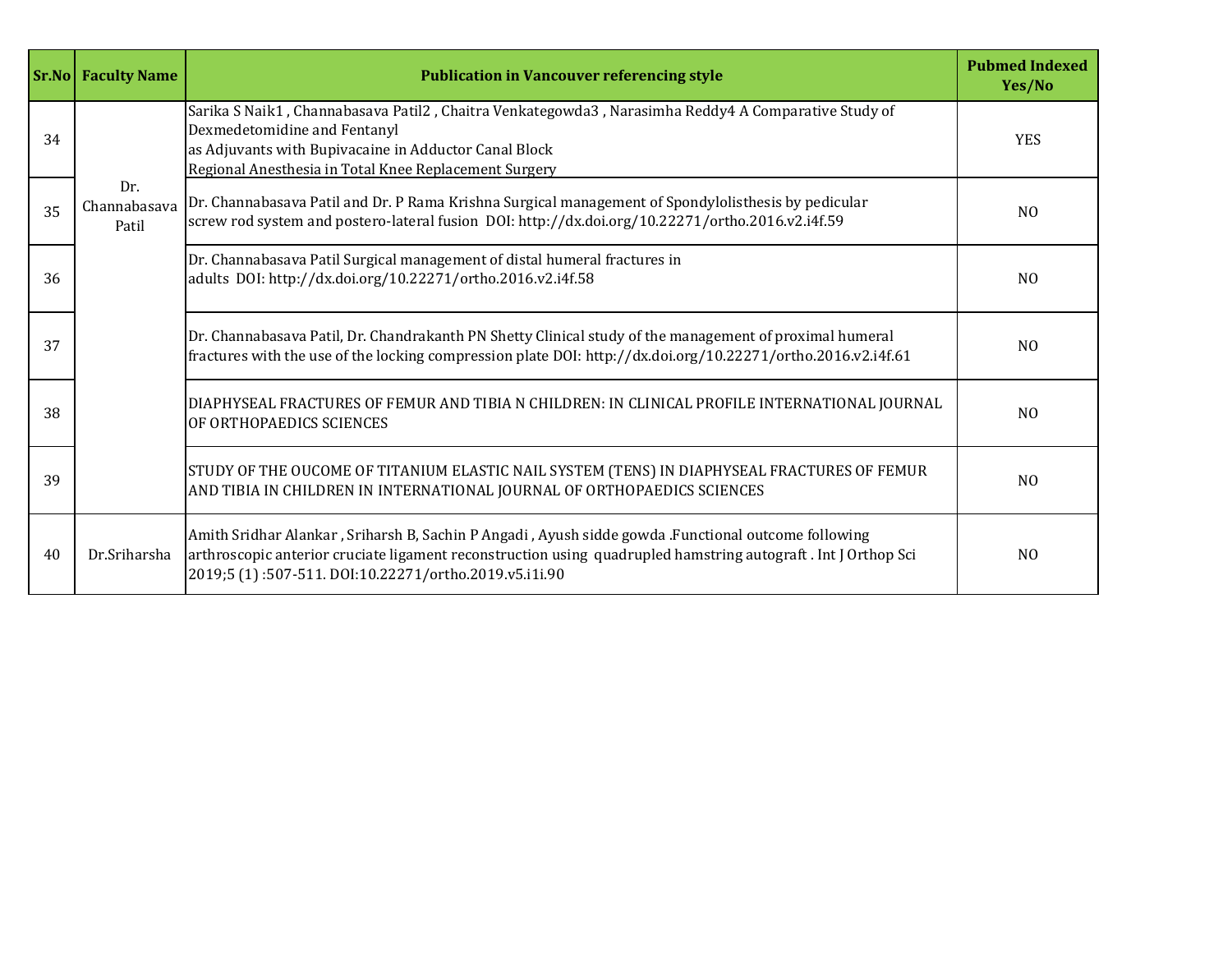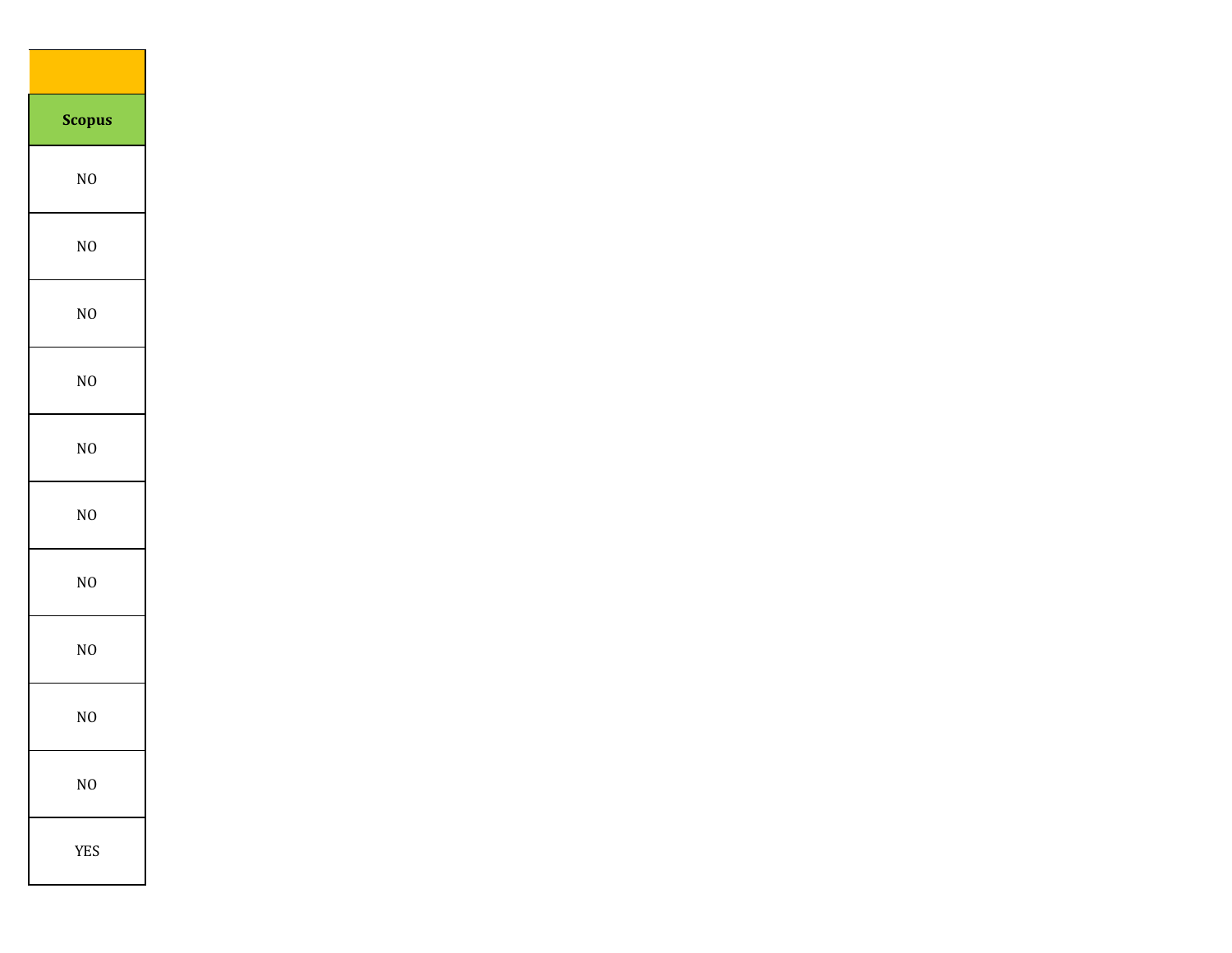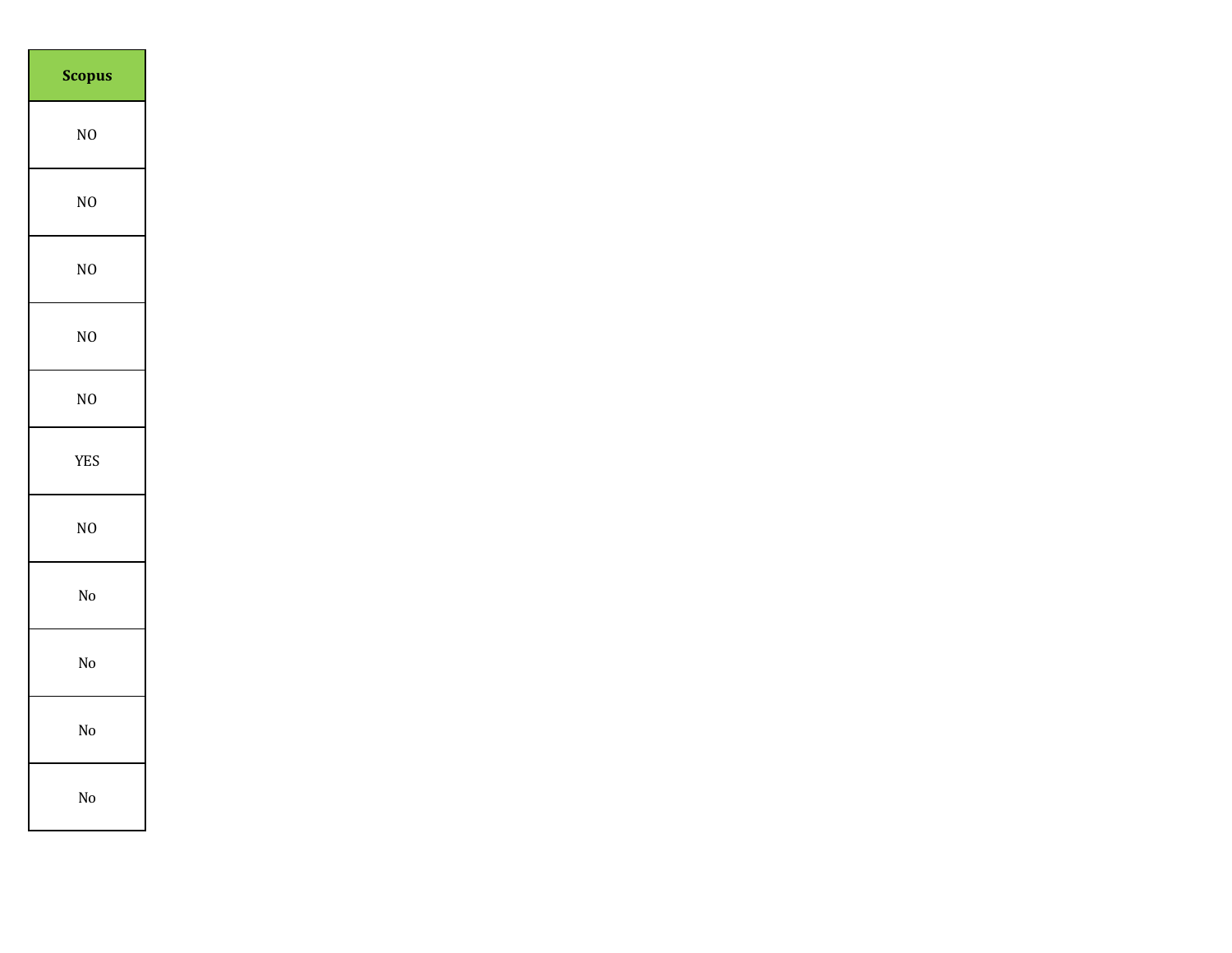